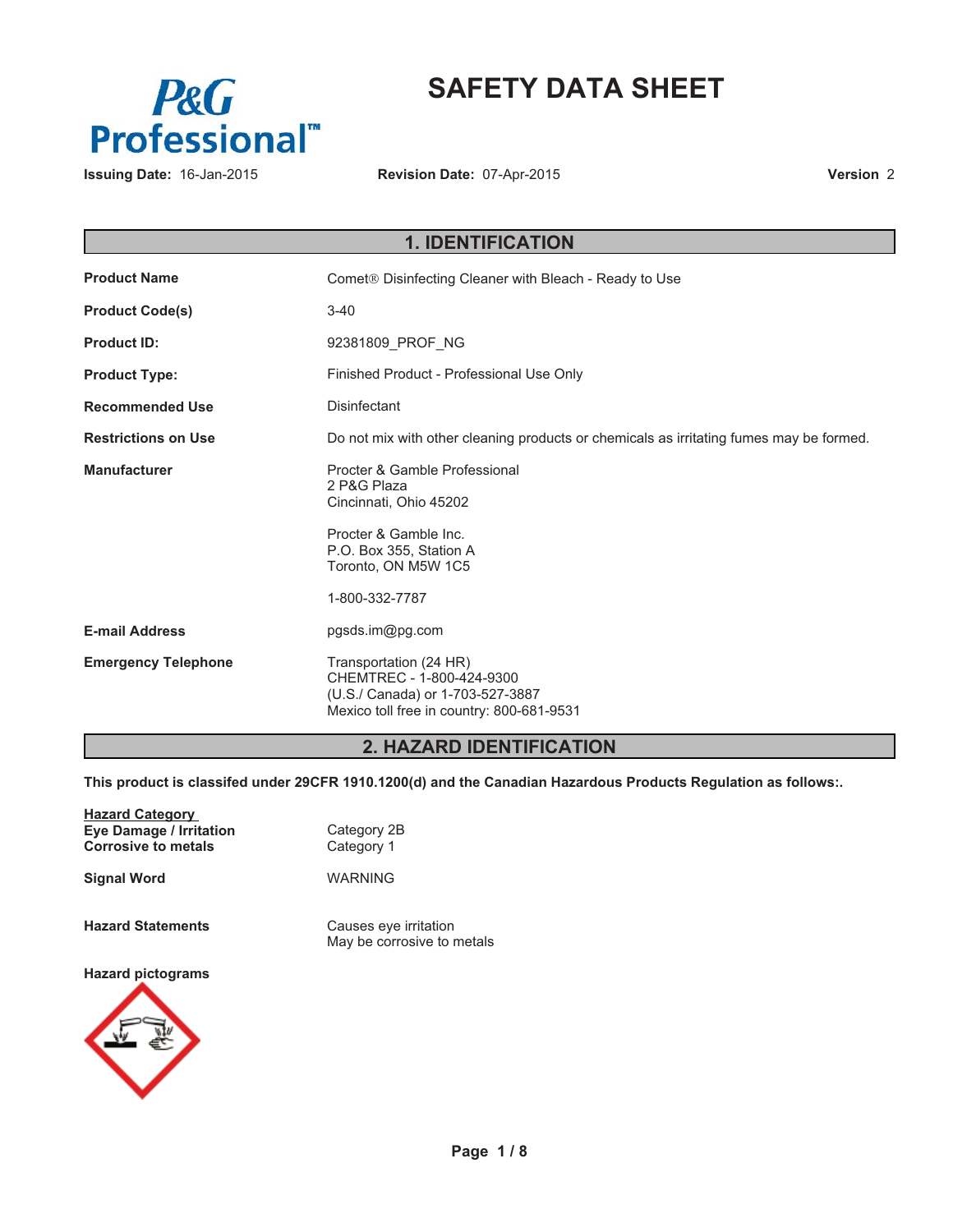| <b>Precautionary Statements -</b><br><b>Prevention</b> | Wash hands thoroughly after handling<br>Keep only in original container<br>Do not mix with other cleaning products or chemicals as irritating fumes may be formed                                                                                                                              |
|--------------------------------------------------------|------------------------------------------------------------------------------------------------------------------------------------------------------------------------------------------------------------------------------------------------------------------------------------------------|
| <b>Precautionary Statements -</b><br><b>Response</b>   | IF IN EYES: Rinse cautiously with water for several minutes. Remove contact lenses, if<br>present and easy to do. Continue rinsing<br>If eye irritation persists: Get medical advice/attention<br>IF SWALLOWED:<br>Drink 1 or 2 glasses of water<br>Absorb spillage to prevent material damage |
| <b>Precautionary Statements -</b><br><b>Storage</b>    | Store in corrosive resistant container                                                                                                                                                                                                                                                         |
| <b>Precautionary Statements -</b><br><b>Disposal</b>   | Dispose of contents/container in accordance with local regulation                                                                                                                                                                                                                              |
| Hazards not otherwise classified<br>(HNOC)             | None                                                                                                                                                                                                                                                                                           |

# **3. COMPOSITION/INFORMATION ON INGREDIENTS**

# **Ingredients are listed according to 29CFR 1910.1200 Appendix D and the Canadian Hazardous Products Regulation**

| <b>Chemical Name</b>                                 | <b>Synonyms</b> | <b>Trade Secret</b> | <b>CAS-No</b>  | Weight % |
|------------------------------------------------------|-----------------|---------------------|----------------|----------|
| Sulfuric acid, monooctyl ester, sodium<br>salt (1:1) |                 | No                  | 142-31-4       | $1 - 5$  |
| Sulfuric acid monododecyl ester<br>sodium salt (1:1) |                 | No                  | $151 - 21 - 3$ | $1 - 5$  |
| Sodium hypochlorite                                  |                 | No                  | 7681-52-9      | 1 - 5    |

# **4. FIRST AID MEASURES**

### **First aid measures for different exposure routes**

| Eye contact                                                                             | Rinse with plenty of water. Get medical attention immediately if irritation persists.                          |  |  |
|-----------------------------------------------------------------------------------------|----------------------------------------------------------------------------------------------------------------|--|--|
| <b>Skin contact</b>                                                                     | Rinse with plenty of water. Get medical attention if irritation develops and persists.                         |  |  |
| Ingestion                                                                               | Drink 1 or 2 glasses of water. Do NOT induce vomiting. Get medical attention immediately if<br>symptoms occur. |  |  |
| <b>Inhalation</b>                                                                       | Move to fresh air. If symptoms persist, call a physician.                                                      |  |  |
| Most important symptoms/effects, None under normal use conditions.<br>acute and delayed |                                                                                                                |  |  |

**Indication of immediate medical attention and special treatment needed, if necessary**

**Notes to Physician** Treat symptomatically.

# **5. FIRE-FIGHTING MEASURES**

**Suitable extinguishing media** Dry chemical, CO<sub>2</sub>, alcohol-resistant foam or water spray.

**Unsuitable Extinguishing Media** None.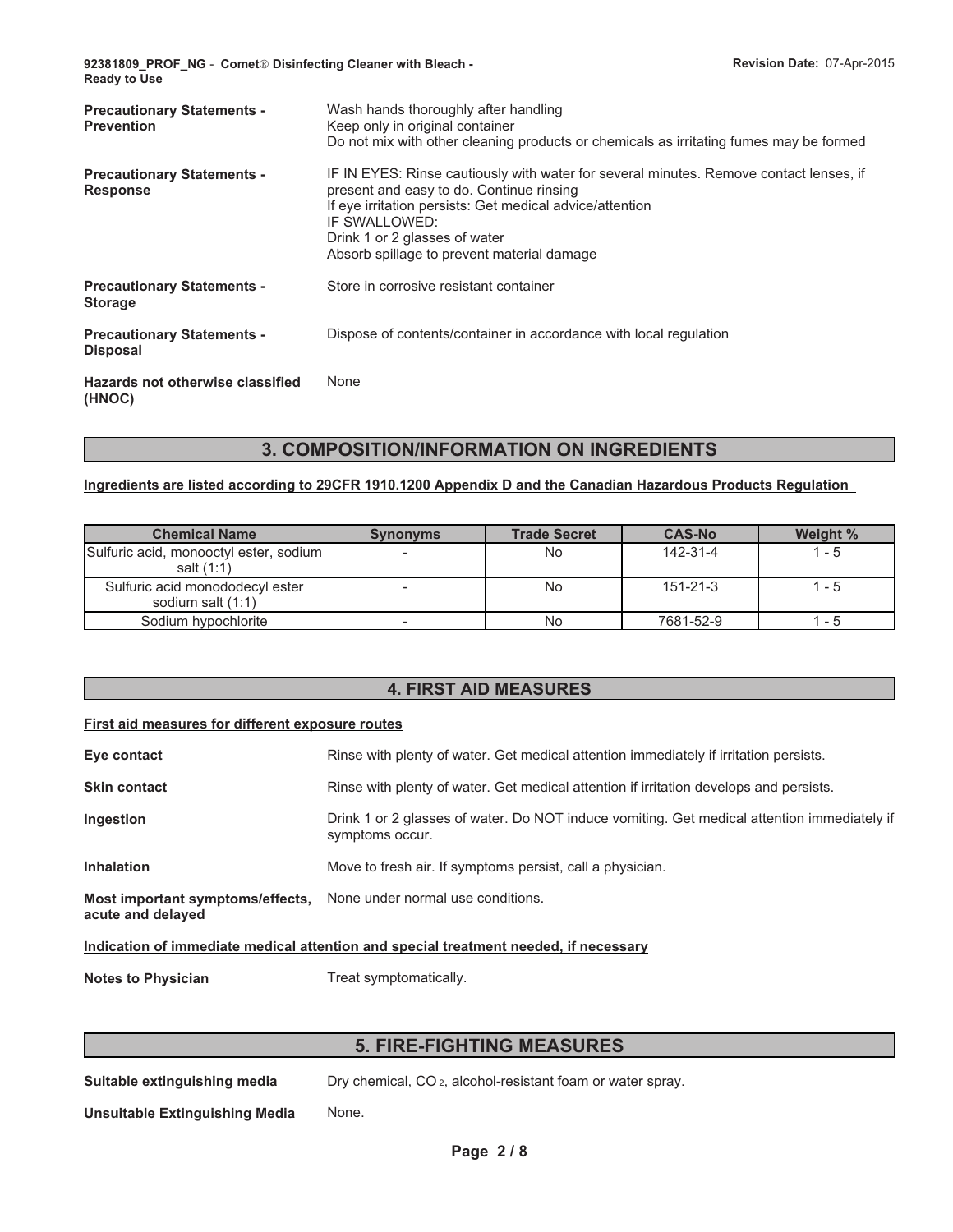| <b>Special hazard</b>                             | None known.                                                                                                                               |
|---------------------------------------------------|-------------------------------------------------------------------------------------------------------------------------------------------|
| Special protective equipment for<br>fire-fiahters | As in any fire, wear self-contained breathing apparatus pressure-demand, MSHA/NIOSH<br>(approved or equivalent) and full protective gear. |
| Specific hazards arising from the<br>chemical     | None.                                                                                                                                     |

# **6. ACCIDENTAL RELEASE MEASURES**

| Personal precautions, protective equipment and emergency procedures |                                                                                                                                                                                                                                       |  |  |  |
|---------------------------------------------------------------------|---------------------------------------------------------------------------------------------------------------------------------------------------------------------------------------------------------------------------------------|--|--|--|
| <b>Personal precautions</b>                                         | Use personal protective equipment. Do not get in eyes, on skin, or on clothing.                                                                                                                                                       |  |  |  |
| Advice for emergency responders                                     | Use personal protective equipment as required.                                                                                                                                                                                        |  |  |  |
| Methods and materials for containment and cleaning up               |                                                                                                                                                                                                                                       |  |  |  |
| <b>Methods for containment</b>                                      | Absorb with earth, sand or other non-combustible material and transfer to containers for<br>later disposal.                                                                                                                           |  |  |  |
| Methods for cleaning up                                             | Contain spillage, and then collect with non-combustible absorbent material, (e.g. sand,<br>earth, diatomaceous earth, vermiculite) and place in container for disposal according to<br>local / national regulations (see section 13). |  |  |  |
|                                                                     | 7. HANDLING AND STORAGE                                                                                                                                                                                                               |  |  |  |
| <b>Precautions for safe handling</b>                                |                                                                                                                                                                                                                                       |  |  |  |
| Advice on safe handling                                             | Use personal protective equipment as required. Keep container closed when not in use.<br>Never return spills in original containers for re-use. Keep out of the reach of children.                                                    |  |  |  |
|                                                                     | Conditions for safe storage, including any incompatibilities                                                                                                                                                                          |  |  |  |
| <b>Storage Conditions</b>                                           | Keep containers tightly closed in a dry, cool and well-ventilated place. Store in corrosive<br>resistant container.                                                                                                                   |  |  |  |
| Incompatible products                                               | Do not mix with other cleaning products or chemicals as irritating fumes may be formed.                                                                                                                                               |  |  |  |
|                                                                     | 8. EXPOSURE CONTROLS/PERSONAL PROTECTION                                                                                                                                                                                              |  |  |  |
| <b>Control parameters</b>                                           |                                                                                                                                                                                                                                       |  |  |  |
| <b>Exposure Guidelines</b>                                          | No exposure limits noted for ingredient(s).                                                                                                                                                                                           |  |  |  |
| <b>Exposure controls</b>                                            |                                                                                                                                                                                                                                       |  |  |  |
| <b>Engineering Measures</b>                                         | Distribution, Workplace and Household Settings:<br>Ensure adequate ventilation                                                                                                                                                        |  |  |  |
|                                                                     | Product Manufacturing Plant (needed at Product-Producing Plant ONLY):<br>Where reasonably practicable this should be achieved by the use of local exhaust<br>ventilation and good general extraction                                  |  |  |  |
| <b>Personal Protective Equipment</b>                                |                                                                                                                                                                                                                                       |  |  |  |
| <b>Eye Protection</b>                                               | <b>Distribution, Workplace and Household Settings:</b>                                                                                                                                                                                |  |  |  |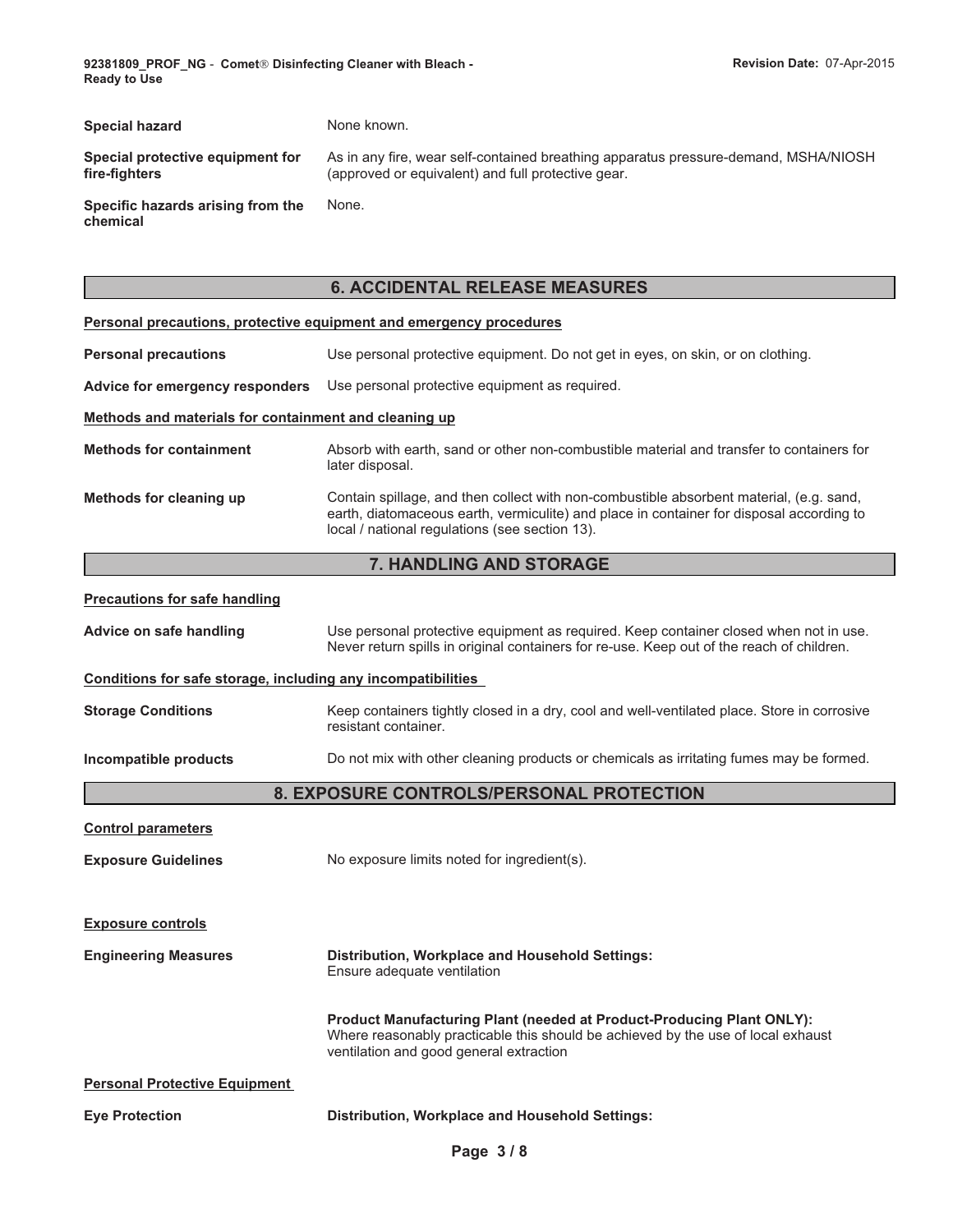No special protective equipment required

|                               | <b>Product Manufacturing Plant (needed at Product-Producing Plant ONLY):</b><br>Use appropriate eye protection    |
|-------------------------------|-------------------------------------------------------------------------------------------------------------------|
| <b>Hand Protection</b>        | Distribution, Workplace and Household Settings:<br>No special protective equipment required                       |
|                               | <b>Product Manufacturing Plant (needed at Product-Producing Plant ONLY):</b><br>Protective gloves                 |
| Skin and Body Protection      | Distribution, Workplace and Household Settings:<br>No special protective equipment required                       |
|                               | <b>Product Manufacturing Plant (needed at Product-Producing Plant ONLY):</b><br>Wear suitable protective clothing |
| <b>Respiratory Protection</b> | Distribution, Workplace and Household Settings:<br>No special protective equipment required                       |
|                               |                                                                                                                   |

**Product Manufacturing Plant (needed at Product-Producing Plant ONLY):** In case of insufficient ventilation wear suitable respiratory equipment

### **9. PHYSICAL AND CHEMICAL PROPERTIES**

**Physical State @20°C** liquid **Appearance** clear light yellow **Odor** Scented **Odor threshold** No information available **Oxidizing properties** These substances will accelerate burning when involved in a fire. **VOC Content (%)** Products comply with US state and federal regulations for VOC content in consumer products. **Lower Flammability Limit** No information available<br> **Vapor pressure** No information available Values **Vapor pressure** No information available **Boiling point/boiling range Vapor density** No information available No information available **Relative density** 1.045 Note **Water solubility Flash point** 100% **Solubility in other solvents**  $> 93.3$  °C  $/ > 200$  °F No information available **Partition coefficient: n-octanol/water**No information available **pH value Autoignition temperature Evaporation rate** No information available . **Decomposition temperature** No information available No information available . No information available < 10 cps  $12.6 - 13.4$ **Flammability (solid, gas) Property** No information available **Flammability Limits in Air Melting/freezing point Upper flammability limit** No information available No information available

# **10. STABILITY AND REACTIVITY**

**Reactivity Reactivity None under normal use conditions.**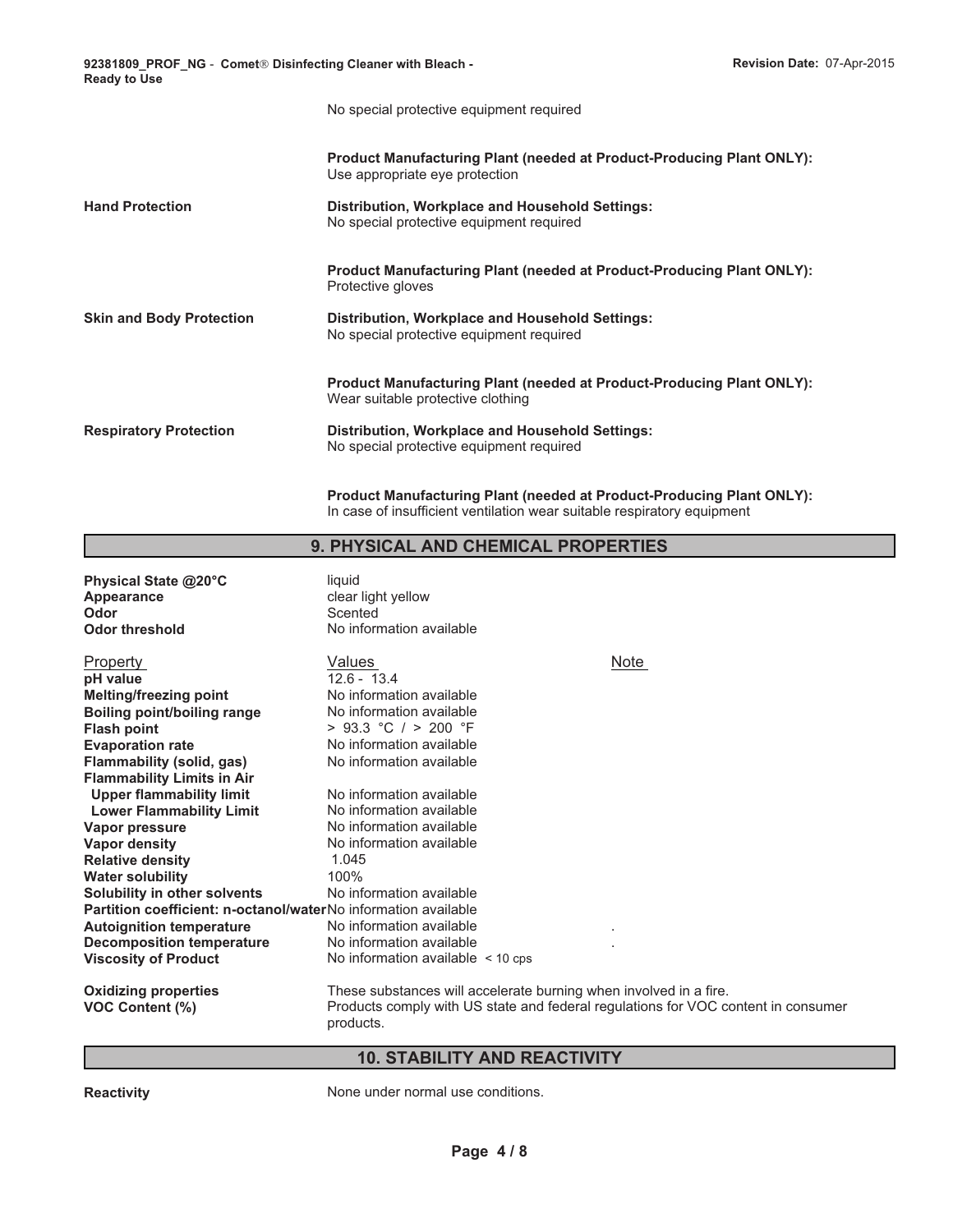| Stable under normal conditions.                                                         |  |  |  |
|-----------------------------------------------------------------------------------------|--|--|--|
| Hazardous polymerization does not occur.                                                |  |  |  |
| None under normal processing.                                                           |  |  |  |
| None under normal processing.                                                           |  |  |  |
| Do not mix with other cleaning products or chemicals as irritating fumes may be formed. |  |  |  |
|                                                                                         |  |  |  |

**Hazardous Decomposition Products** None under normal use.

# **11. TOXICOLOGICAL INFORMATION**

### **Product Information**

**Information on likely routes of exposure**

| <b>Inhalation</b>   | No known effect.    |
|---------------------|---------------------|
| <b>Skin contact</b> | No known effect.    |
| Ingestion           | No known effect.    |
| Eye contact         | Irritating to eyes. |

#### **Delayed and immediate effects as well as chronic effects from short and long-term exposure**

| <b>Acute toxicity</b>             | No known effect.    |
|-----------------------------------|---------------------|
| <b>Skin corrosion/irritation</b>  | No known effect.    |
| Serious eye damage/eye irritation | Irritating to eyes. |
| <b>Skin sensitization</b>         | No known effect.    |
| <b>Respiratory sensitization</b>  | No known effect.    |
| Germ cell mutagenicity            | No known effect.    |
| <b>Neurological Effects</b>       | No known effect.    |
| <b>Reproductive toxicity</b>      | No known effect.    |
| Developmental toxicity            | No known effect.    |
| <b>Teratogenicity</b>             | No known effect.    |
| <b>STOT - single exposure</b>     | No known effect.    |
| <b>STOT - repeated exposure</b>   | No known effect.    |
| <b>Target Organ Effects</b>       | No known effect.    |
| <b>Aspiration hazard</b>          | No known effect.    |
| <b>Carcinogenicity</b>            | No known effect.    |

### **Component Information**

| <b>Chemical Name</b>                                 | <b>CAS-No</b>  | LD50 Oral                                                            | <b>LD50 Dermal</b>                                                                                                                                            | <b>LC50 Inhalation</b>                             |
|------------------------------------------------------|----------------|----------------------------------------------------------------------|---------------------------------------------------------------------------------------------------------------------------------------------------------------|----------------------------------------------------|
| Sulfuric acid monododecyl ester<br>sodium salt (1:1) | $151 - 21 - 3$ | 977 mg/kg bw (OECD 401;<br>rat)                                      | > 500 mg/kg bw (Read<br>across data C10-16ASO4,<br>NH4; quideline: Standard<br>Procedure #10; fixed dose<br>procedure; rabbit; based<br>on active ingredient) |                                                    |
| Sodium hypochlorite                                  | 7681-52-9      | 626 mg/kg bw (Similar to<br>OECD 401; standard acute<br>method; rat) | $>$ 20000 mg/kg bw<br>(Guideline: 16 CFR<br>1500.40 and similar to<br>OECD 402; rabbit)                                                                       | > 10.5 mg/L air (Similar to<br>OECD 403: rat: 1 h) |

# **12. ECOLOGICAL INFORMATION**

#### **Ecotoxicity**

Harmful to aquatic organisms.

### **Persistence and degradability** No information available.

**Bioaccumulative potential** No information available.

**Page 5 / 8**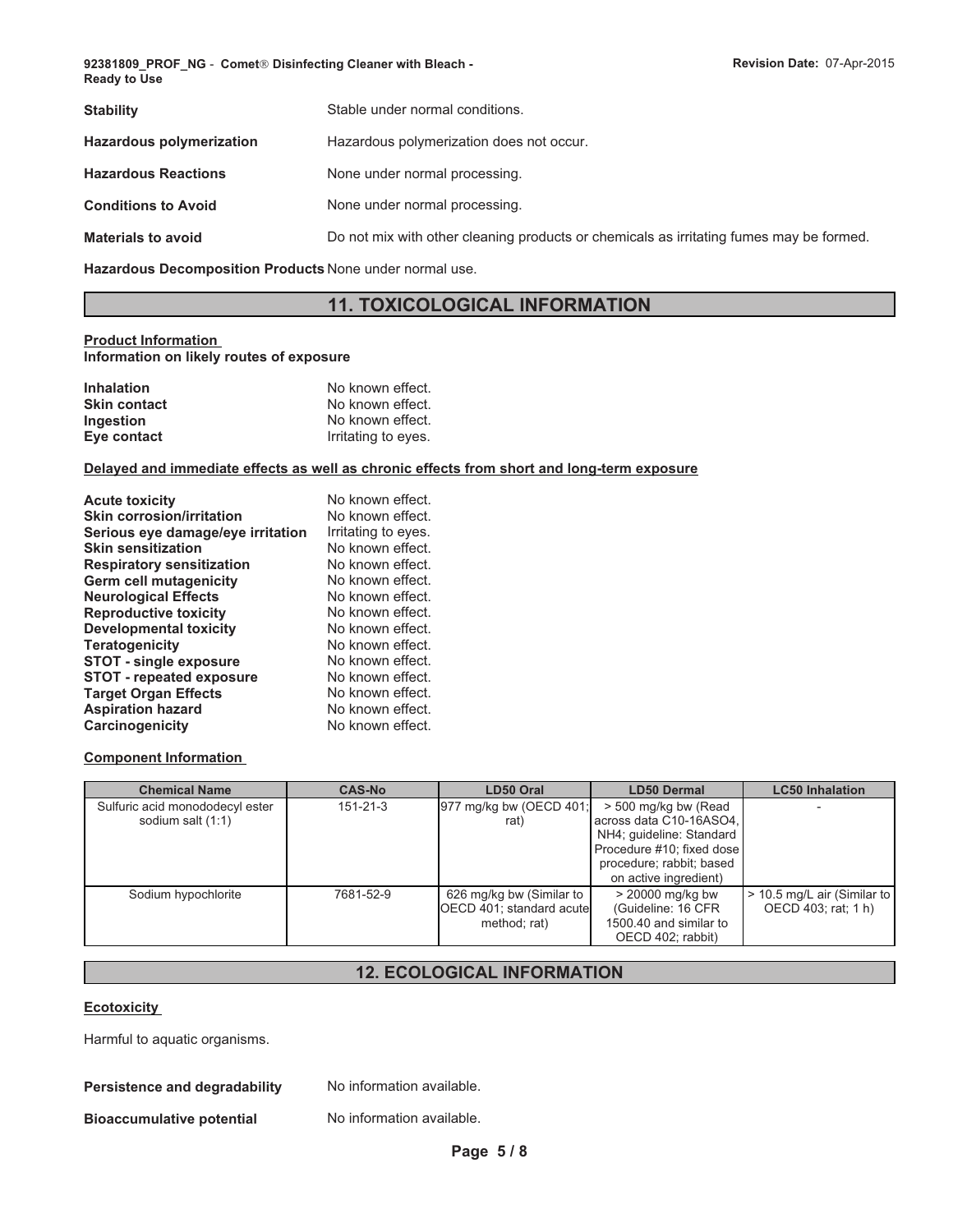**92381809\_PROF\_NG** - **Comet- Disinfecting Cleaner with Bleach - Revision Date:** 07-Apr-2015 **Ready to Use**

| <b>Mobility</b>                                                 | No information available.                                                                                                                                                                                                                                 |  |  |
|-----------------------------------------------------------------|-----------------------------------------------------------------------------------------------------------------------------------------------------------------------------------------------------------------------------------------------------------|--|--|
| Other adverse effects                                           | No information available.                                                                                                                                                                                                                                 |  |  |
| <b>13. DISPOSAL CONSIDERATIONS</b>                              |                                                                                                                                                                                                                                                           |  |  |
| <b>Waste treatment</b>                                          |                                                                                                                                                                                                                                                           |  |  |
| Waste from Residues / Unused<br><b>Products</b>                 | Products covered by this MSDS, in their original form, when disposed as waste, are<br>corrosive hazardous waste, D002, according to Federal RCRA regulations (40 CFR 261).<br>Disposal should be in accordance with local, state and federal requiations. |  |  |
| <b>Contaminated packaging</b>                                   | Disposal should be in accordance with applicable regional, national and local laws and<br>regulations.                                                                                                                                                    |  |  |
| California Hazardous Waste Codes 331<br>(non-household setting) |                                                                                                                                                                                                                                                           |  |  |

# **14. TRANSPORT INFORMATION**

| <b>DOT</b><br>UN no<br>UN Proper shipping name<br><b>Description</b><br><b>Hazard Class</b><br><b>Packing Group</b><br><b>Special Provisions</b><br><b>Emergency Response Guide</b><br><b>Number</b>             | <b>UN1760</b><br>Corrosive liquid, n.o.s<br>UN1760, Corrosive liquid, n.o.s (Sodium hypochlorite, Sodium hydroxide), 8, III<br>8<br>Ш<br>IB3, T7, TP1, TP28<br>154                    |
|------------------------------------------------------------------------------------------------------------------------------------------------------------------------------------------------------------------|---------------------------------------------------------------------------------------------------------------------------------------------------------------------------------------|
| <b>IMDG</b><br><b>UN Number</b><br>UN Proper shipping name<br><b>Description</b><br>Transport hazard class(es)<br><b>Packing Group</b><br><b>Environmental Hazards</b><br>Special precautions for user<br>EmS-No | <b>UN1760</b><br>Corrosive liquid, n.o.s.<br>UN1760, Corrosive liquid, n.o.s. (Sodium hypochlorite, Sodium hydroxide), 8, Ill<br>8<br>Ш<br>Marine pollutant<br>274, 223<br>$F-A, S-B$ |
| <b>IATA</b><br>UN no<br>UN Proper shipping name<br><b>Description</b><br><b>Hazard Class</b><br><b>Packing Group</b><br><b>ERG Code</b><br>Special precautions for user                                          | <b>UN1760</b><br>Corrosive liquid, n.o.s.<br>UN1760, Corrosive liquid, n.o.s. (Sodium hypochlorite, Sodium hydroxide), 8, Ill<br>8<br>$\mathbf{III}$<br>8L<br>A3, A803                |

# **15. REGULATORY INFORMATION**

# **U.S. Federal Regulations**

### **SARA 313**

Section 313 of Title III of the Superfund Amendments and Reauthorization Act of 1986 (SARA). This product does not contain any chemicals which are subject to the reporting requirements of the Act and Title 40 of the Code of Federal Regulations, Part 372

# **CERCLA**

This material, as supplied, contains one or more substances regulated as a hazardous substance under the Comprehensive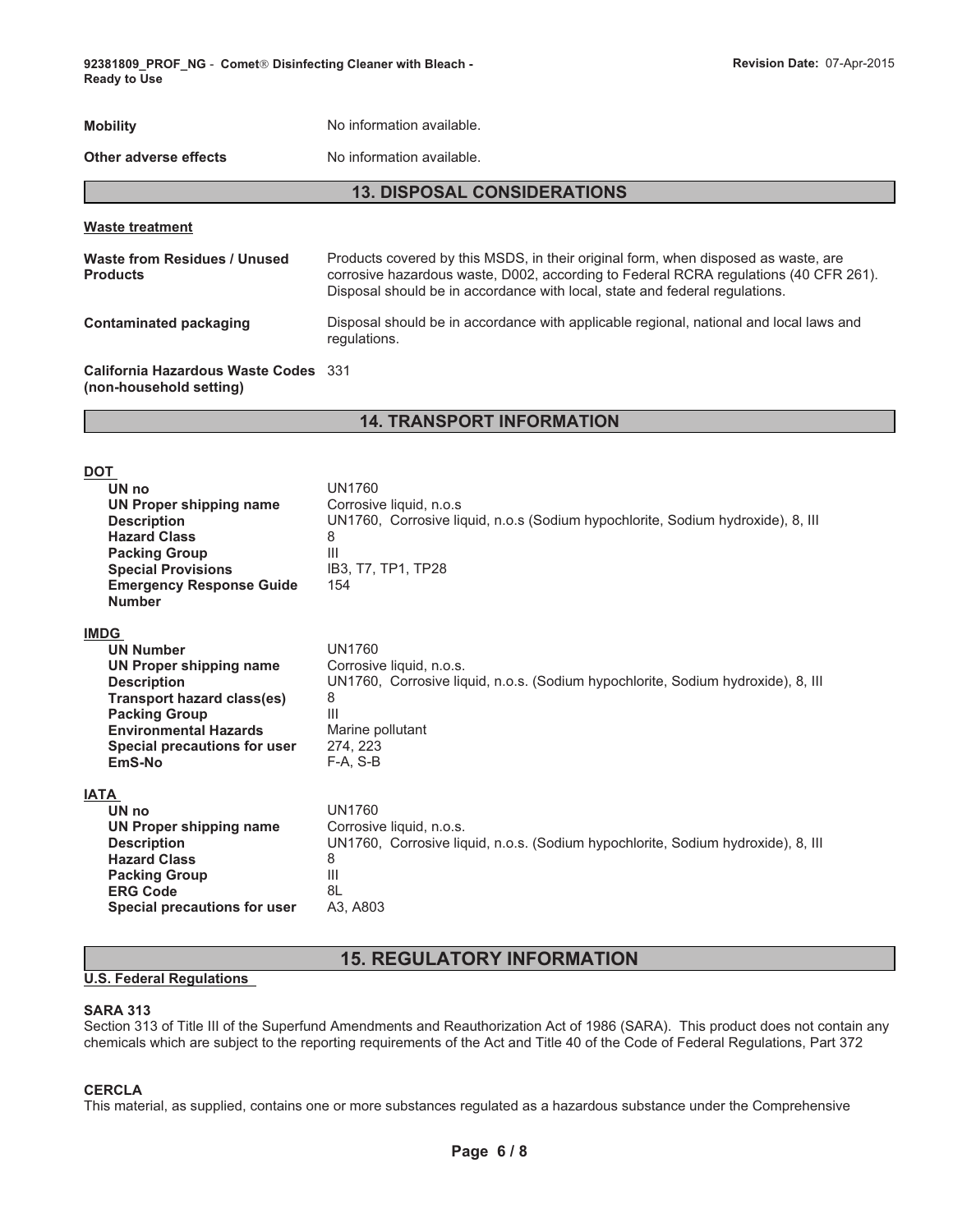Environmental Response Compensation and Liability Act (CERCLA) (40 CFR 302):

| <b>Chemical Name</b> | <b>CAS-No</b> | <b>Hazardous</b><br><b>Substances RQs</b> | <b>LExtremely Hazardous L</b><br><b>Substances RQs</b> | <b>CERCLA/SARA 302</b><br>TPQ |
|----------------------|---------------|-------------------------------------------|--------------------------------------------------------|-------------------------------|
| Sodium hypochlorite  | 7681-52-9     | 100 lb                                    |                                                        |                               |
| Sodium hydroxide     | 1310-73-2     | 1000 lb                                   |                                                        |                               |

#### **Clean Air Act, Section 112 Hazardous Air Pollutants (HAPs) (see 40 CFR 61)**

This product does not contain any substances regulated as hazardous air pollutants (HAPS) under Section 112 of the Clean Air Act Amendments of 1990.

#### **Clean Water Act**

This product contains the following substances which are regulated pollutants pursuant to the Clean Water Act (40 CFR 122.21 and 40 CFR 122.42):

| <b>Chemical Name</b> | <b>CAS-No</b> | <b>CWA - Reportable</b><br><b>Quantities</b> | <b>CWA - Toxic</b><br><b>Pollutants</b> | <b>CWA - Priority</b><br><b>Pollutants</b> | <b>CWA - Hazardous</b><br><b>Substances</b> |
|----------------------|---------------|----------------------------------------------|-----------------------------------------|--------------------------------------------|---------------------------------------------|
| Sodium hypochlorite  | 7681-52-9     | 100 lb                                       |                                         |                                            |                                             |
| Sodium hydroxide     | 1310-73-2     | 1000 lb                                      |                                         |                                            |                                             |

#### **California Proposition 65**

This product is not subject to warning labeling under California Proposition 65.

#### **U.S. State Regulations (RTK)**

| <b>Chemical Name</b>   | $JAS-NO$                               | <b>New Jersey</b> |
|------------------------|----------------------------------------|-------------------|
| hypochlorite<br>30dium | $\Gamma \cap \Gamma$<br>7681<br>1-52-1 |                   |

| :hemical<br><b>Name</b>     | AC                                                                           | vias.<br>ssacnusetts |
|-----------------------------|------------------------------------------------------------------------------|----------------------|
| hypochlorite<br>sodium<br>. | 7001<br>$\sim$<br>OO.<br>$\sim$ $\sim$<br>$\sim$ $\sim$ $\sim$ $\sim$ $\sim$ |                      |

| <b>Chemical Name</b> | $CAS-No$  | <b>Pennsylvania</b> |
|----------------------|-----------|---------------------|
| Sodium hvpochlorite  | 7681-52-9 |                     |
| Sodium hydroxide     | 1310-73-2 |                     |

| <b>Name</b><br>:hemical         |    | sland |
|---------------------------------|----|-------|
| `hlorite<br>nu.<br>, najir<br>. | nč |       |

### **International Inventories**

### **United States**

All intentionally-added components of this product(s) are listed on the US TSCA Inventory.

#### **Canada**

This product is in compliance with CEPA for import by P&G.

### **Legend**

**TSCA** - United States Toxic Substances Control Act Section 8(b) Inventory **CEPA** - Canadian Environmental Protection Act

### **FIFRA**

This chemical is a pesticide product registered by the United States Environmental Protection Agency and is subject to certain labeling requirements under federal pesticide law. These requirements differ from the classification criteria and hazard information required for safety data sheets (SDS), and for workplace labels of non-pesticide chemicals. The hazard information required on the pesticide label is reproduced below. The pesticide label also includes other important information, including directions for use.

EPA Registration number: 3573-77 CAUTION